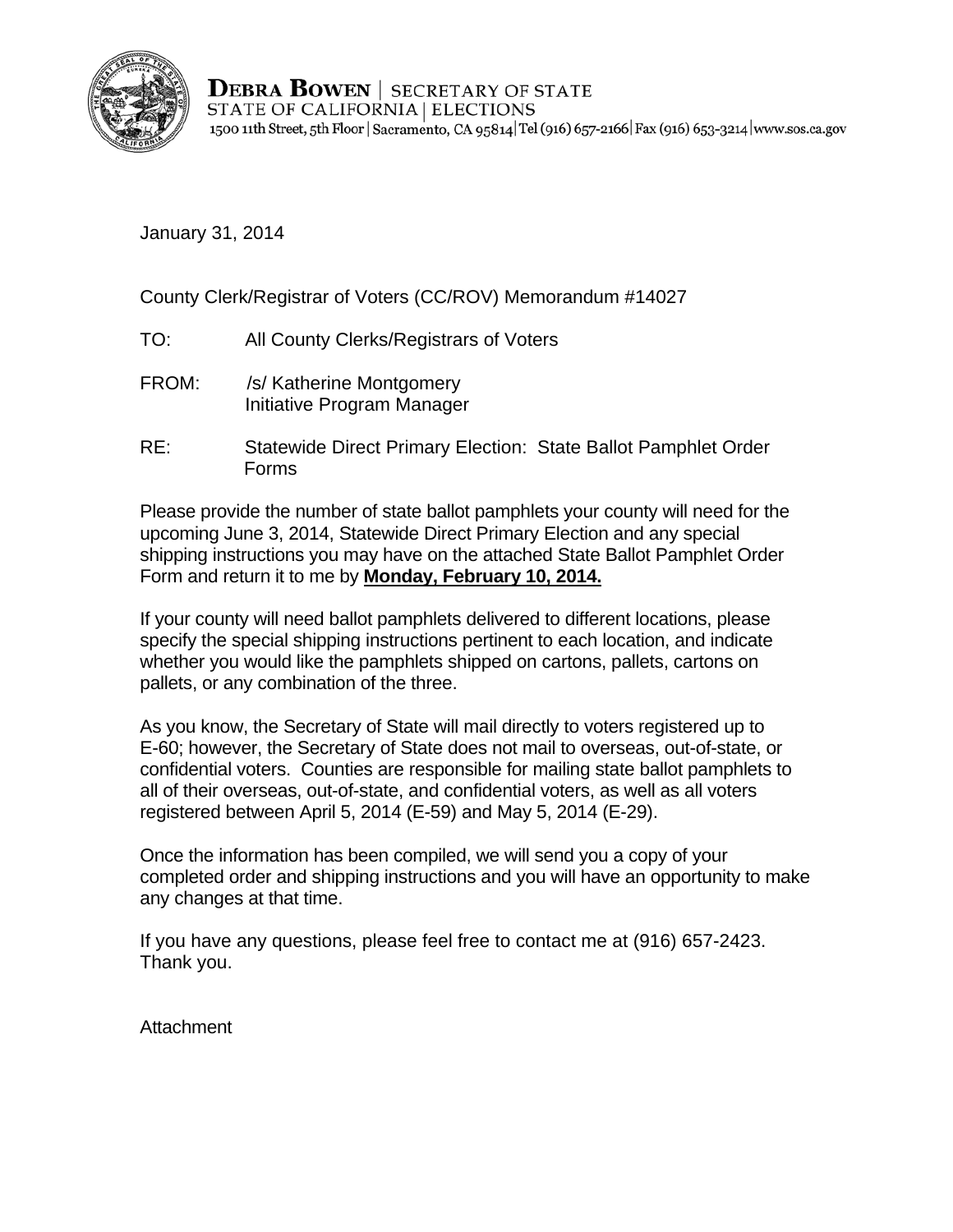## **STATE BALLOT PAMPHLET ORDER FORM**

## **June 3, 2014, Statewide Direct Primary Election**

| 1. | figure.)                                                                                                                                                                                          | How many registered voters do you expect to have on<br>your rolls as of the 60-day close of registration, Friday,<br>April 4, 2014? (We will apply our household formula to this                                                                                                                                                                                                                         |                                                                                                                                       |  |
|----|---------------------------------------------------------------------------------------------------------------------------------------------------------------------------------------------------|----------------------------------------------------------------------------------------------------------------------------------------------------------------------------------------------------------------------------------------------------------------------------------------------------------------------------------------------------------------------------------------------------------|---------------------------------------------------------------------------------------------------------------------------------------|--|
| 2. |                                                                                                                                                                                                   | How many English ballot pamphlets do you expect to need<br>for the supplemental mailing for voters registered between<br>the 59th and 29th days before the election?                                                                                                                                                                                                                                     |                                                                                                                                       |  |
| 3. | How many English ballot pamphlets do you expect to<br>need for distribution to overseas voters, out-of-state<br>voters, precincts, office use, vote-by-mail voters,<br>confidential voters, etc.? |                                                                                                                                                                                                                                                                                                                                                                                                          |                                                                                                                                       |  |
| 4. | right column:                                                                                                                                                                                     | If your county is required to comply with the bilingual<br>provisions of the Voting Rights Act, please indicate in the                                                                                                                                                                                                                                                                                   |                                                                                                                                       |  |
|    | a.                                                                                                                                                                                                | The number of minority language-<br>speaking voters you expect to have at<br>the 60-day close of registration.                                                                                                                                                                                                                                                                                           | <b>Spanish</b><br><b>Chinese</b><br>Japanese<br><b>Vietnamese</b><br><b>Tagalog</b><br>Korean<br><b>Khmer</b><br>Hindi<br>Thai        |  |
|    | b.                                                                                                                                                                                                | The number of minority language-<br>speaking voters you expect to add<br>between the 59th and 29th days before<br>the election.                                                                                                                                                                                                                                                                          | <b>Spanish</b><br><b>Chinese</b><br>Japanese<br><b>Vietnamese</b><br><b>Tagalog</b><br>Korean<br><b>Khmer</b><br>Hindi<br>Thai        |  |
| 5. |                                                                                                                                                                                                   | If your county would like minority language ballot<br>pamphlets to fill occasional requests, or is required to<br>comply with the bilingual provisions of the Voting Rights<br>Act, and will need minority language ballot pamphlets for<br>distribution to precincts, office use, vote-by-mail<br>voters, etc., indicate the quantity and type of minority<br>language translations you expect to need. | <b>Spanish</b><br><b>Chinese</b><br>Japanese<br><b>Vietnamese</b><br><b>Tagalog</b><br>Korean<br><b>Khmer</b><br>Hindi<br><b>Thai</b> |  |